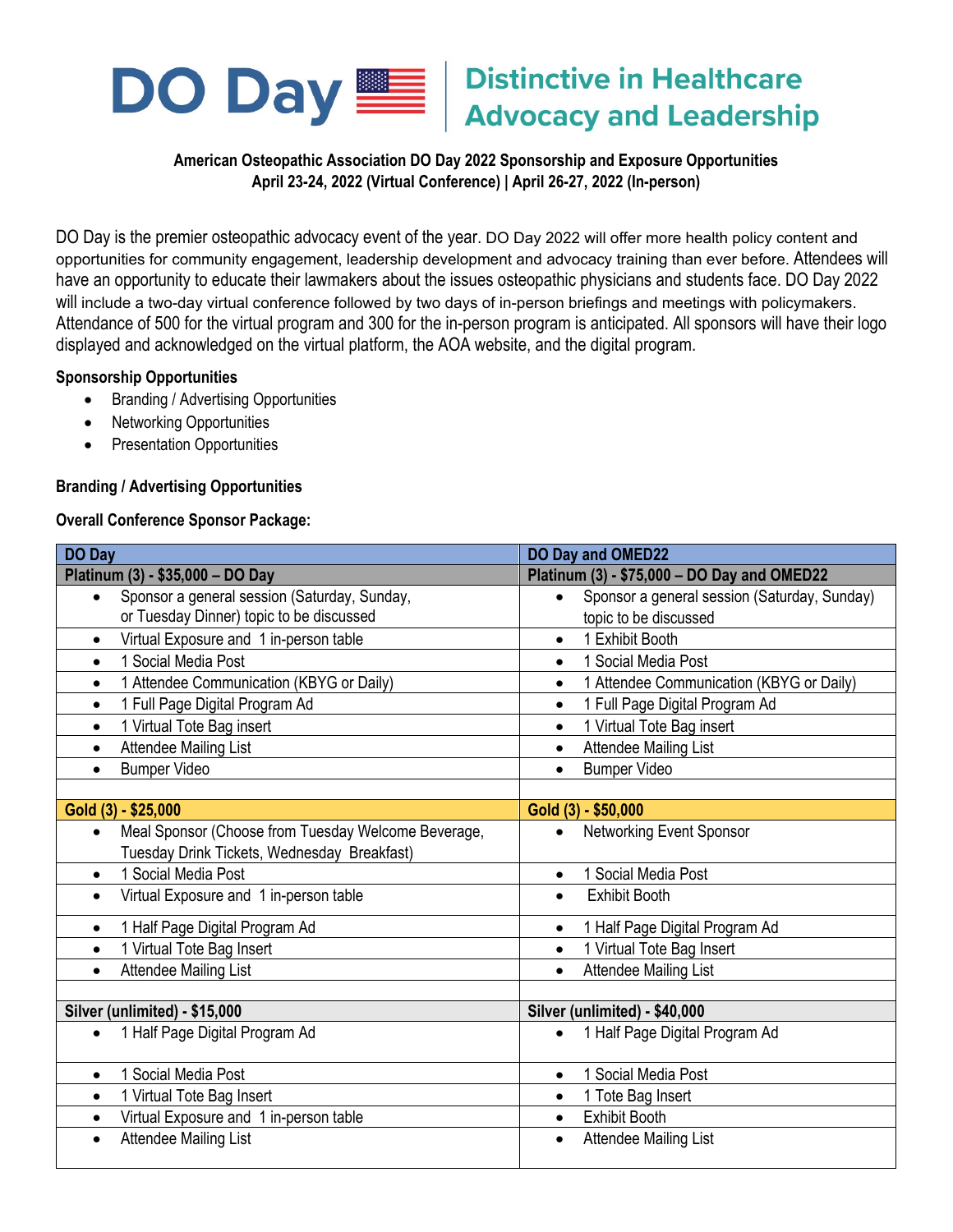| Bronze (unlimited) - \$3,000                | Bronze (unlimited) - \$10,000             |
|---------------------------------------------|-------------------------------------------|
| Virtual Exposure<br>$\bullet$               | <b>Exhibit Booth</b><br>$\bullet$         |
| 1 Virtual Tote Bag Insert<br>$\bullet$      | 1 Virtual Tote Bag Insert<br>$\bullet$    |
| Attendee Mailing List                       | 1 Half Page Digital Program Ad            |
| 1 Table for In-Person Exposure<br>$\bullet$ | <b>Attendee Mailing List</b><br>$\bullet$ |
| <b>Additional Items to Add to Packages:</b> |                                           |
| DO Day                                      | <b>OMED 2022</b>                          |
| Digital Program Ad: Full Page               | Digital Program Ad: Full Page             |
| Digital Program Ad: Half Page               | Digital Program Ad: Half Page             |
| Safety Sponsor Kit (1)                      | Safety Sponsor Kit (1)                    |
| Lunch & Learn (2)<br>$\bullet$              | Lunch & Learn (2)<br>$\bullet$            |
|                                             |                                           |
|                                             | <b>Educational Session</b>                |
|                                             | <b>Support Bracelets</b>                  |

## **OMED & DO Day: Sponsor Item Descriptions**

| <b>Item</b>                                  | <b>Description</b>                                                                                                                                                                                                                                 |
|----------------------------------------------|----------------------------------------------------------------------------------------------------------------------------------------------------------------------------------------------------------------------------------------------------|
| Attendee Communication<br><b>Emails</b>      | Know Before You Go and Daily emails will be sent to all registered attendees and will contain<br>key information and highlights of the meeting. Include your hyper-linked ad in these emails<br>and gain visibility before and during the meeting. |
| Digital Program Ad<br>Full Page or Half Page | Receive visibility among all conference participants by including an ad in the DO Day 2022<br>online digital program!                                                                                                                              |
| Safety Sponsor Kit                           | Hand sanitizers and masks will be essential to attendees. Sponsor logo will be on the<br>zippered bag containing the two items. This is a great way to show attendees you care about<br>their safety.                                              |
| <b>Bumper Video</b>                          | Provide a 30 second video clip that can be played within one of the general sessions.                                                                                                                                                              |
| Social Media Promo                           | Provide the graphic and message for AOA to post on their social media channels to promote<br>your company participating in DO Day and OMED 2022.                                                                                                   |
| <b>General Session</b>                       | Align your organization with thought leaders in the osteopathic industry. Sponsor will receive<br>recognition during the session, on the website and mobile app and a bumper video prior to<br>the general session.                                |
| Virtual Lunch & Learn Session                | Provide a 30 minute recorded session that will be highlighted to attendees during the lunch<br>time frame.                                                                                                                                         |

## **Networking Opportunities DO Day**

| Welcome / Beverage Break     | Attendees will receive a beverage break on Tuesday afternoon (4/26) upon arriving the<br>meeting. Sponsor will receive recognition on signage, branded napkins and the ability to have<br>a company representative available to greet the attendees as they pickup their badges. |
|------------------------------|----------------------------------------------------------------------------------------------------------------------------------------------------------------------------------------------------------------------------------------------------------------------------------|
| <b>Dinner Drink Tickets</b>  | Attendees will receive dinner during the congressional preparation meeting.<br>Sponsor will receive recognition on signage, branded napkins and the ability to have a<br>company representative available to greet the attendees.                                                |
| <b>Continental Breakfast</b> | Attendees will receive a continental breakfast on Wednesday morning (4/27) prior to going to<br>the Congressional meetings. Sponsor will receive recognition on signage, branded napkins<br>and the ability to have a company representative available to greet the attendees.   |